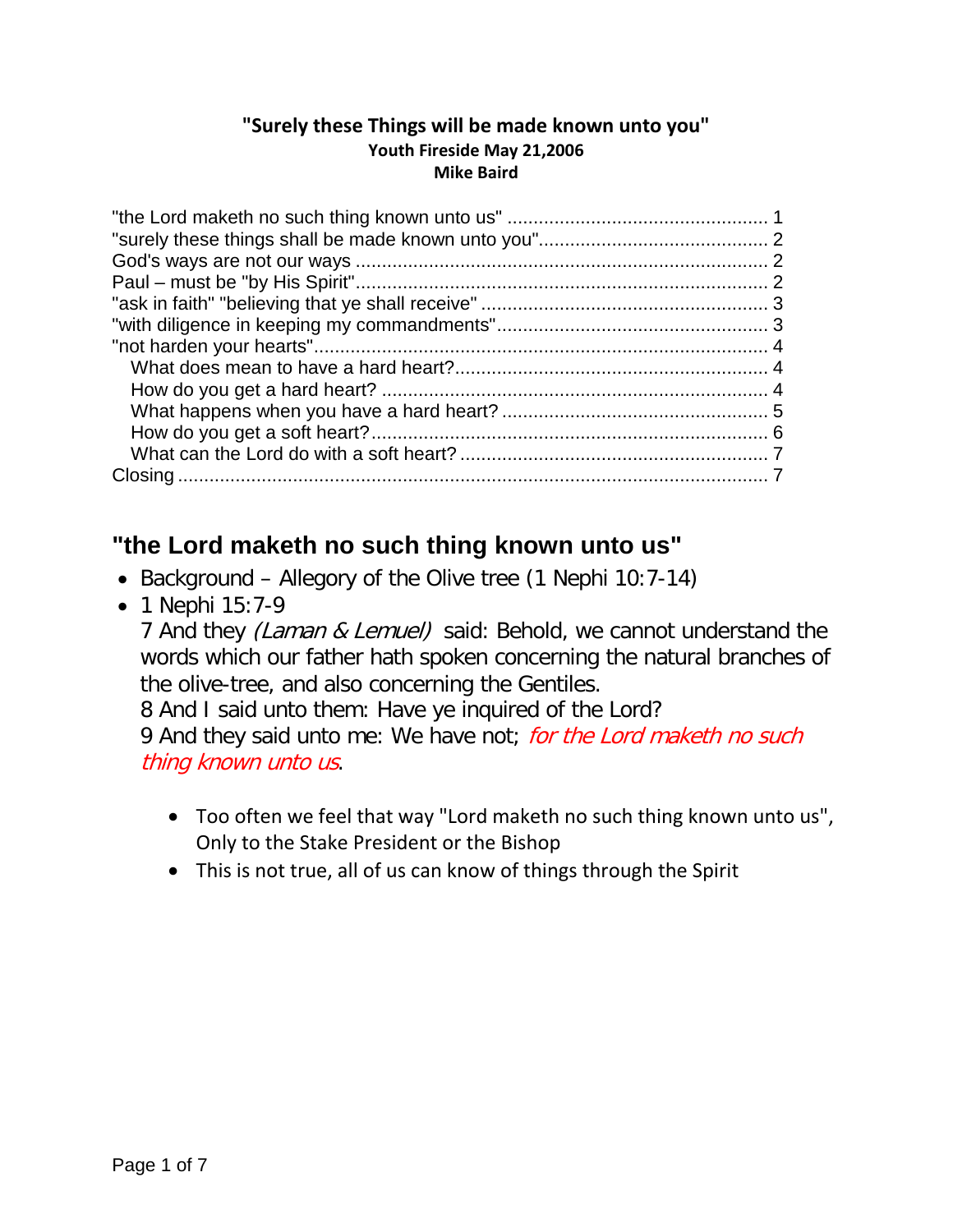# <span id="page-1-0"></span>**"surely these things shall be made known unto you"**

1 Nephi 15:10-11

10 Behold, I said unto them: How is it that ye do not keep the commandments of the Lord? How is it that ye will perish, because of the hardness of your hearts?

11 Do ye not remember the things which the Lord hath said?—If ye will (1) not harden your hearts, and (2) ask me in faith, (3) believing that ye shall receive, (4) with diligence in keeping my commandments, surely these things shall be made known unto you.

- Nephi gave us an outline of 4 things to do to prepare to understand spiritual things
- If we do these things surely "these things shall be made known unto you"
- Doesn't say "only if you're the bishop" does it saying this to Laman and Lemuel!

#### <span id="page-1-1"></span>**God's ways are not our ways**

 $\bullet$  Isaiah 55:8-11

For my thoughts are not your thoughts, neither are your ways my ways, saith the LORD.

For as the heavens are higher than the earth, so are my ways higher than your ways, and my thoughts than your thoughts.

For as the rain cometh down, and the snow from heaven, and returneth not thither, but watereth the earth, and maketh it bring forth and bud, that it may give seed to the sower, and bread to the eater:

So shall my word be that goeth forth out of my mouth: it shall not return unto me void, but it shall accomplish that which I please, and it shall prosper in the thing whereto I sent it.

- Our perspective on things is limited where God's is not
	- Riddle of two athletes
- How then can we know the things of God?

# <span id="page-1-2"></span>**Paul – must be "by His Spirit"**

• 1 Cor 2:9-11, 14

9 But as it is written, Eye hath not seen, nor ear heard, neither have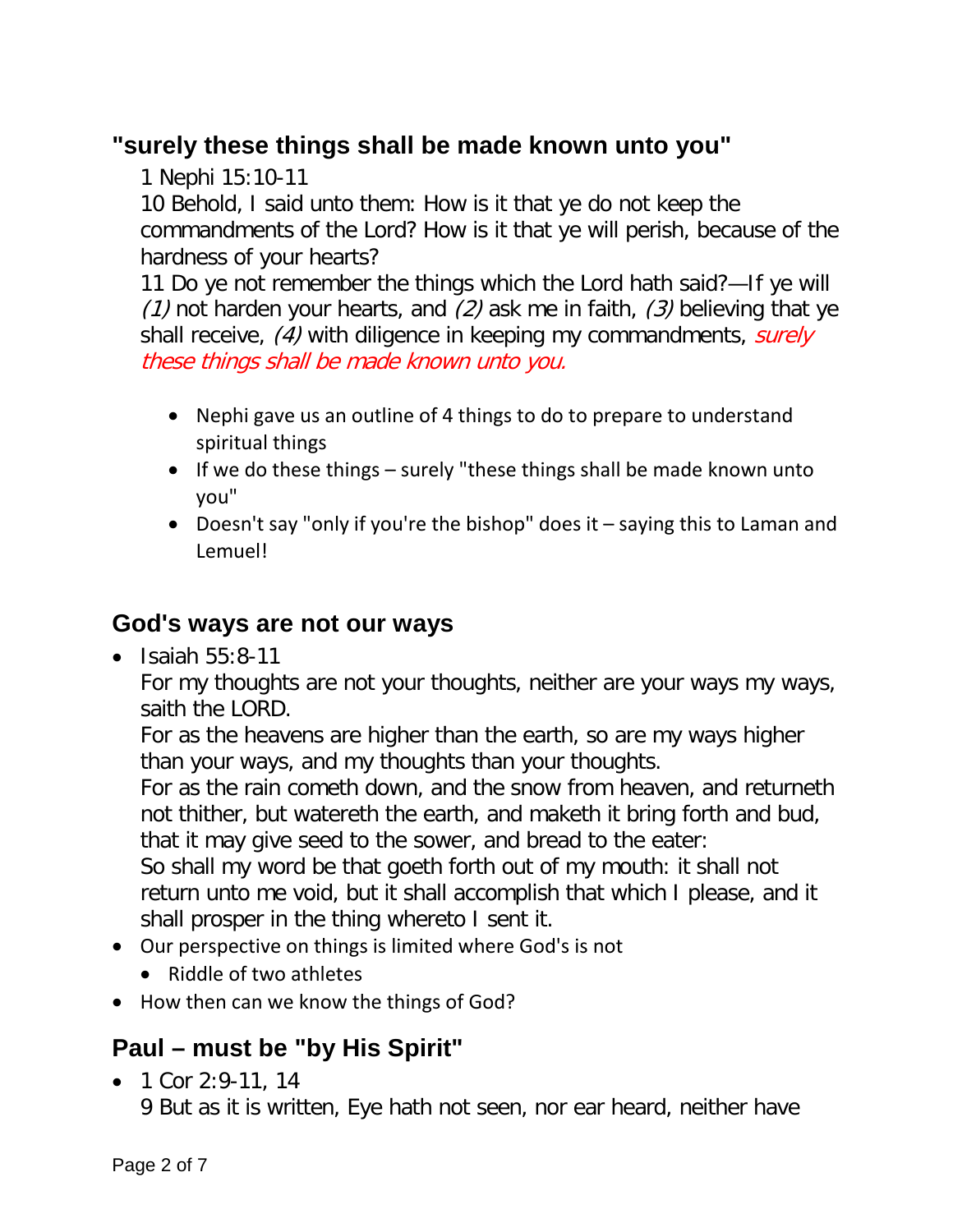entered into the heart of man, the things which God hath prepared for them that love him.

10 But God hath revealed them unto us by his Spirit: for the Spirit searcheth all things, yea, the deep things of God.

- Paul is saying to the Saints in Corinth that there are blessings and understandings for those of us who love God that we can't imagine
- How are they are revealed unto us "by his Spirit"

11 For what man knoweth the things of a man, save the spirit of man which is in him? even so the things of God knoweth no man, but the Spirit of God.

• We understand human things because we are human

14 But the natural man receiveth not the things of the Spirit of God: for they are foolishness unto him: neither can he know them, because they are spiritually discerned.

- Through the understanding of man things of God may appear as foolish
- Things of God are understood through the Spirit

# <span id="page-2-0"></span>**"ask in faith" "believing that ye shall receive"**

- How does this relate to what we learned last fireside?
- $\bullet$  James 1:5-6

If any of you lack wisdom, let him ask of God, that giveth to all men liberally, and upbraideth not; and it shall be given him.

But *let him ask in faith, nothing wavering*. For he that wavereth is like a wave of the sea driven with the wind and tossed.

# <span id="page-2-1"></span>**"with diligence in keeping my commandments"**

- Why do we need to keep the commandments to "have these things made known unto us"?
- What does it mean "with diligence"?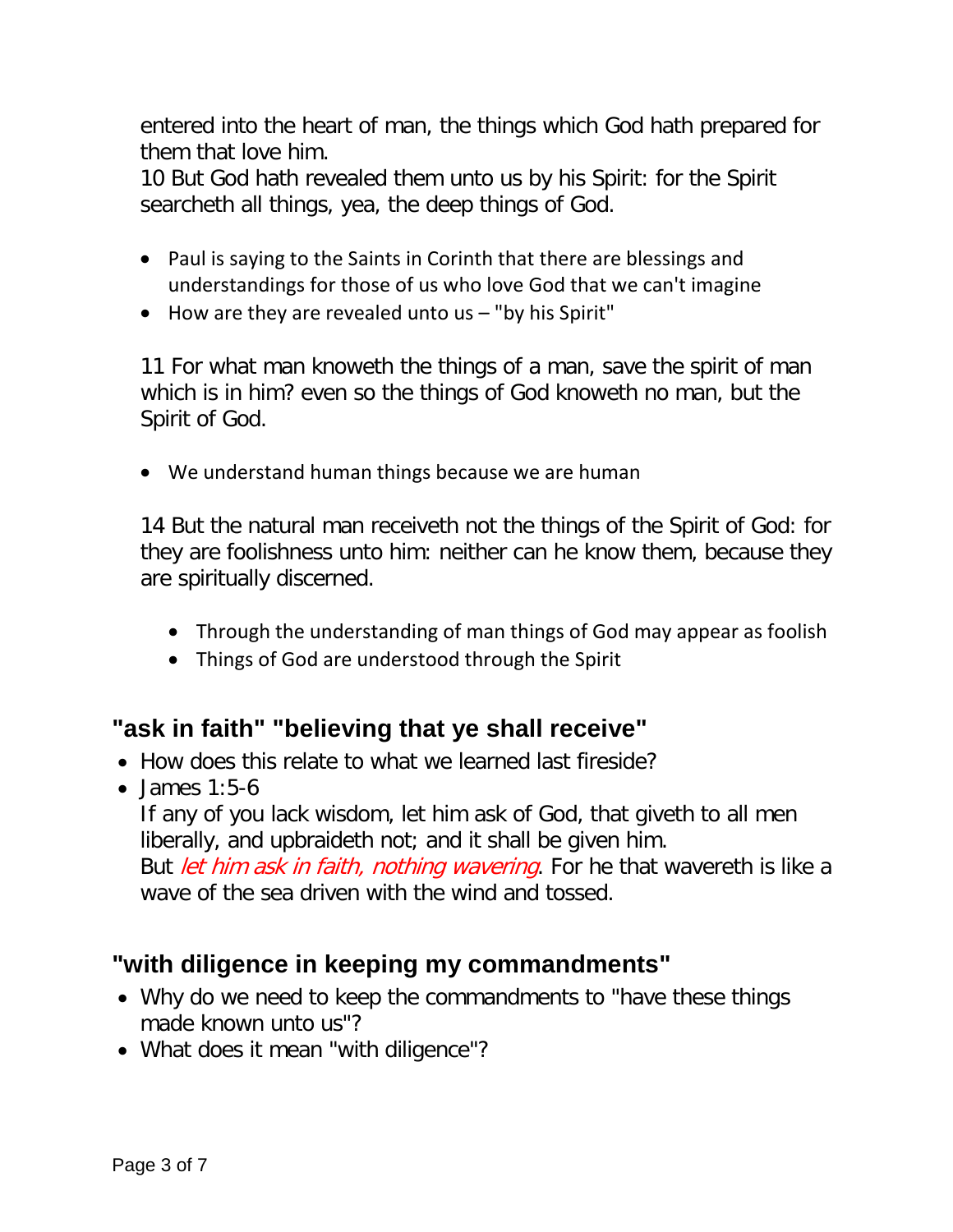### <span id="page-3-0"></span>**"not harden your hearts"**

#### <span id="page-3-1"></span>*What does mean to have a hard heart?*

• PLAY-DOH

#### <span id="page-3-2"></span>*How do you get a hard heart?*

- Think of Laman & Lemuel
	- Murmured
	- Focused on things of the world
	- Jealous of Nephi
	- Did not pray
- Sin
- Pride
- Unbelief
	- Mosiah 26:3

Now it came to pass that there were many of the rising generation that could not understand the words of king Benjamin, being little children at the time he spake unto his people; and they did not believe the tradition of their fathers.

They did not believe what had been said concerning the resurrection of the dead, neither did they believe concerning the coming of Christ. And now because of their unbelief they could not understand the word of God; and their hearts were hardened.

- strife & contention
	- Helaman 16:22

and they were much disturbed, for Satan did stir them up to do iniquity continually; yea, he did go about spreading rumors and contentions upon all the face of the land, that he *might harden the* hearts of the people against that which was good and against that which should come.

• 3 Nephi 1:22

And it came to pass that from this time forth there began to be *lyings* sent forth among the people, by Satan, to harden their hearts, to the intent that they might not believe in those signs and wonders which they had seen;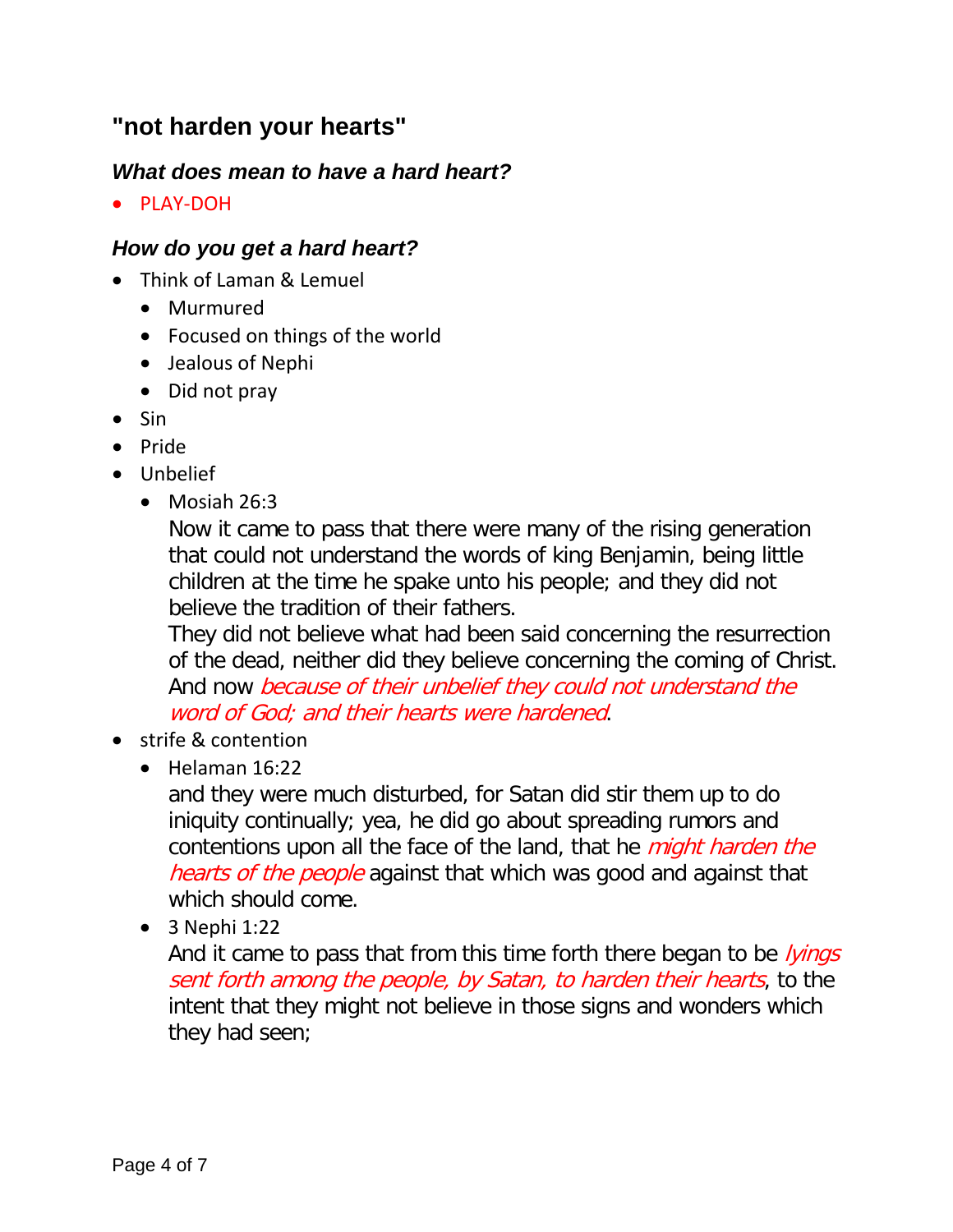#### <span id="page-4-0"></span>*What happens when you have a hard heart?*

- React to the Spirit or to truth by becoming even harder (or softer)
- Cast away that which is good
	- 2 Nephi 33:2

there are many that harden their hearts against the Holy Spirit, that it hath no place in them; wherefore, they cast many things away which are written and esteem them as things of naught

- •
- God gives you less
	- Alma 12:10-11

And therefore, he that will harden his heart, the same receiveth the lesser portion of the word; and he that will not harden his heart, to him is given the greater portion of the word, until it is given unto him to know the mysteries of God until he know them in full. And they that will harden their hearts, to them is given the lesser portion of the word until they know nothing concerning his mysteries; and then they are taken captive by the devil, and led by his will down to destruction. Now this is what is meant by the chains of hell

- Causes you to sin and do wickedness
	- Alma 21:3

Now the Lamanites of themselves were sufficiently hardened, but the Amalekites and the Amulonites were still harder; therefore they did cause the Lamanites that they should harden their hearts, that they should wax strong in wickedness and their abominations.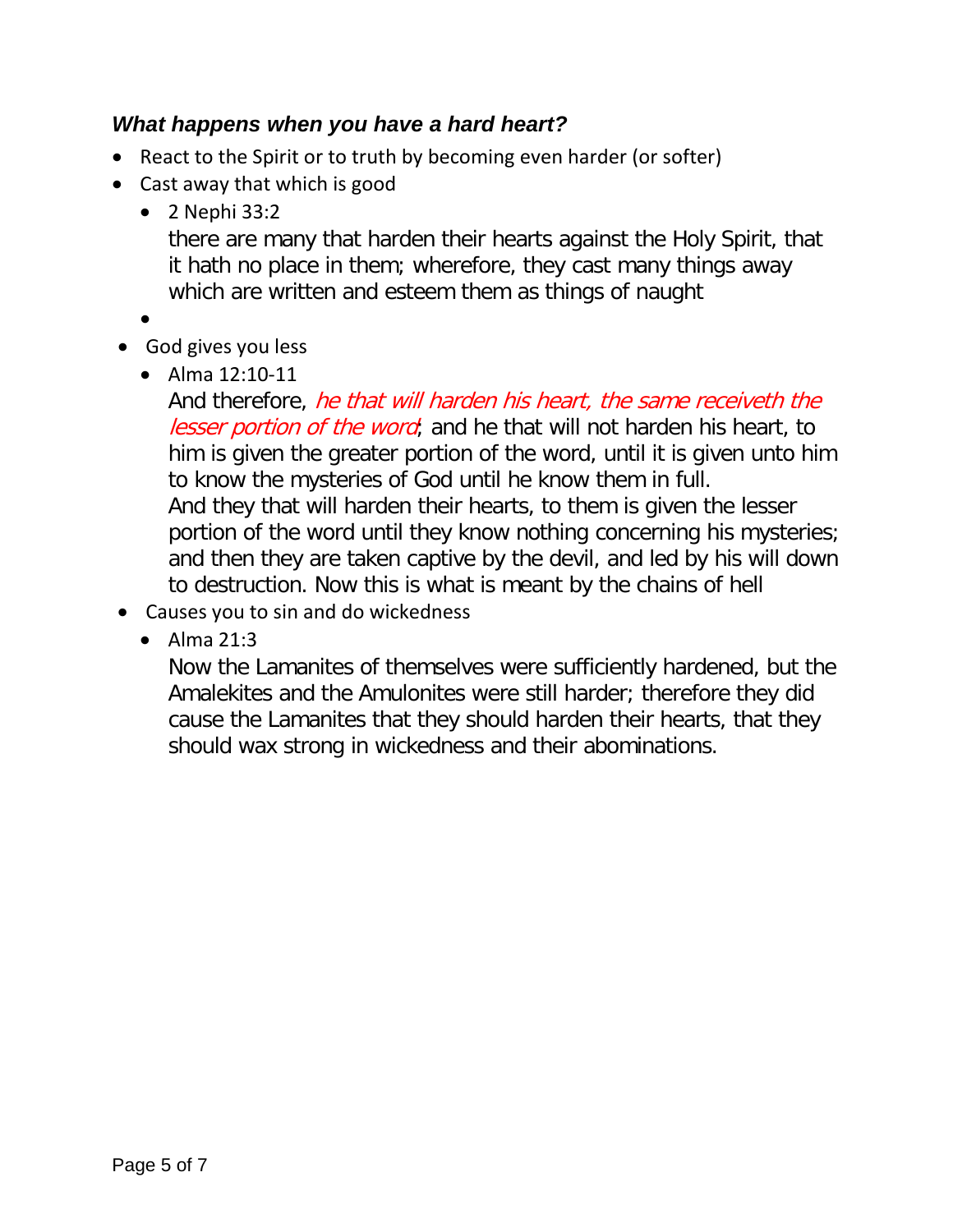#### <span id="page-5-0"></span>*How do you get a soft heart?*

- How did Nephi get a soft heart?
	- 1 Nephi 2:16

And it came to pass that I, Nephi, being exceedingly young, nevertheless being large in stature, and also having great desires to know of the mysteries of God, *wherefore, I did cry unto the Lord;* and behold he did visit me, and did soften my heart that I did believe all the words which had been spoken by my father; wherefore, I did not rebel against him like unto my brothers.

- Humility humble
	- God often does for us if we don't
	- Alma 32:13-16
- Repent
- Listen to the Spirit and let it work with you.
	- Alma 24:9 (Anti-Lehi\_Nephi) And behold, I thank my great God that he has given us a portion of his Spirit to soften our hearts
	- D&C 29:7

<span id="page-5-1"></span>And ye are called to bring to pass the gathering of mine elect; for mine elect hear my voice and harden not their hearts;